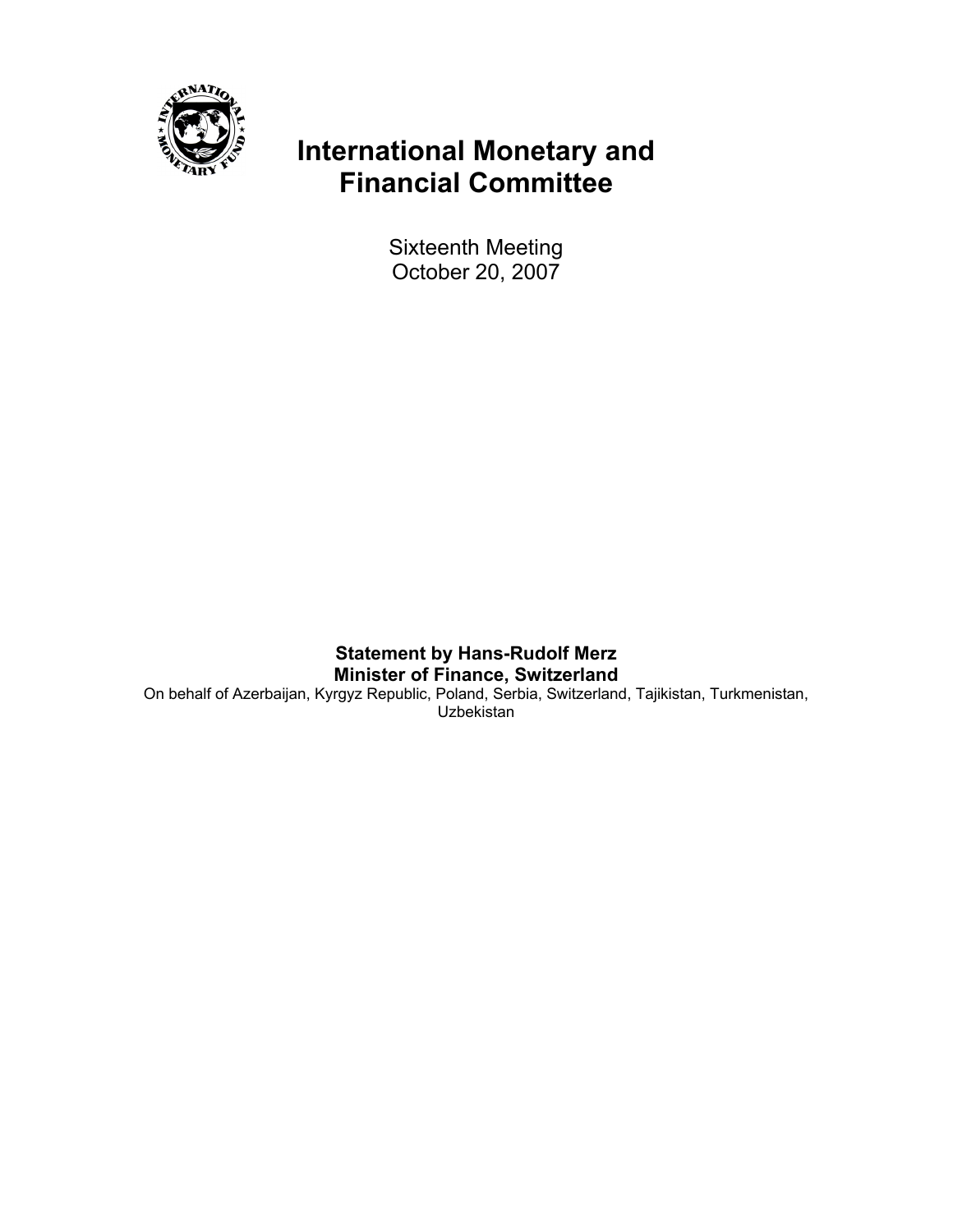## **IMFC Meeting Washington, October 20, 2007**

# **Statement by the Honorable Hans-Rudolf Merz, Minister of Finance of Switzerland, Speaking on behalf of Azerbaijan, Kyrgyz Republic, Poland, Serbia, Switzerland, Tajikistan, Turkmenistan, and Uzbekistan**

## **1. Introduction**

Financial market developments have recently taken center stage. Significant downside risks have materialized. The extent of recent market illiquidity and the speed of developments have been an element of surprise to most market participants and authorities. The turbulences exemplify the complexity of modern financial instruments, as well as increased international financial interdependence and cross-border service provision.

Against this background, fundamental changes in the economic and financial environment represent important challenges for the Fund. This is not the first time the institution is called upon to re-examine its role, adapt, and validate its continued *relevance*. The reform of policies and processes outlined in the medium-term strategy – including the role of the Fund in crisis prevention, resolution, and in low-income countries – should be pursued as a priority. In my view, these reforms should be strictly guided by the Fund's core mandate to foster macroeconomic and financial stability on the global, regional, and national levels. In these reform efforts, a clear delineation of tasks and responsibilities among multilateral institutions is warranted.

Carrying forward the reform agenda agreed on in Singapore will reinforce the Fund's *legitimacy*. However, finalizing a broad governance reform package requires willingness to compromise on all sides. I thus welcome the substantial discussions on the Governors' Resolution on Quota and Voice Reform held so far.

The Fund cannot fulfill its mandate without a *sound and stable financial basis* to finance its operations. A new income model that generates sufficient revenue and diversifies the Fund's income base is thus needed. This should be accompanied by a review of the Fund's overall costs, spurring additional efforts to achieve meaningful expenditure reductions.

# **II. Global Economic and Financial Environment**

# *Recent developments and policy challenges*

The global financial environment has changed considerably since last spring. Problems in the U.S. sub-prime mortgage market, the unveiling of unexpected risks in some structured credit products, and uncertainties about the location and size of potential losses have led to a sudden liquidity crunch and major disruptions in the credit markets. Credit, market, and liquidity risks have cumulated and are bound to remain high as liquidity remains constrained. It is notable that emerging markets have been largely unaffected by these developments.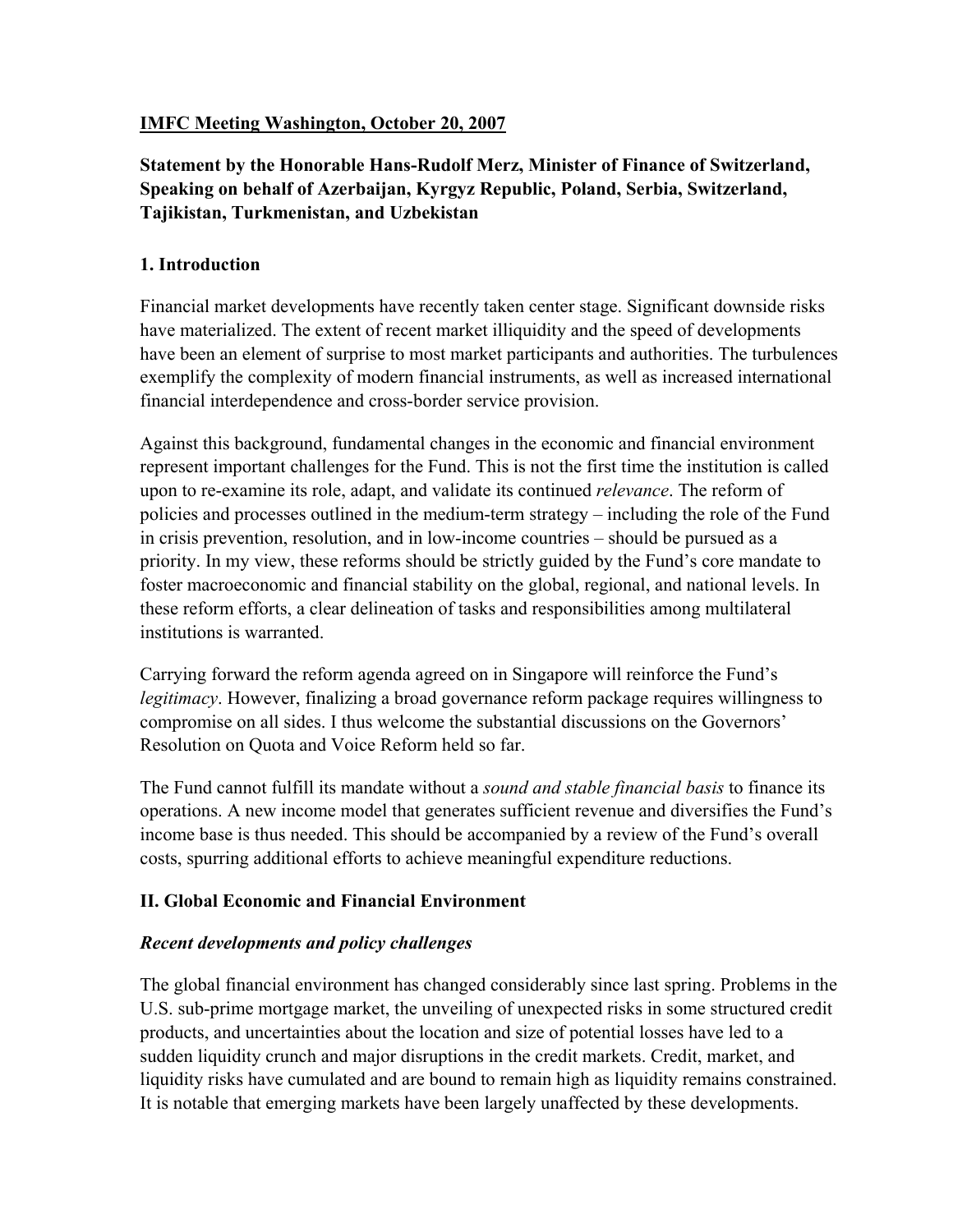Vulnerabilities remain, however, and these should continue to be closely monitored. Several countries, particularly in emerging Europe, appear to be potentially more exposed than others to possible adverse developments related to extensive private sector borrowing and large capital inflows.

The recent market turbulences are also a prominent reminder that in financial markets trust in one's counterparties is key. Similarly, actors in these markets must be reasonably confident about asset valuations, which should ideally include a liquidity premium for hard-to-value assets. Furthermore, the characteristics of innovative and complex financial instruments that allow for the transfer and tradability of risks should be well understood and appropriately rated. A process of repricing risks is now under way, as established practices in the markets for certain credit instruments are being examined and changed. This process should restore the conditions for a smooth functioning of financial markets.

Despite episodes of market turmoil, the large benefits of modern financial markets in terms of fostering economic efficiency and dispersing risks must be recognized. Provided the appropriate legal framework is in place, both underpin the soundness of the financial system. I agree, however, that it would be desirable to know more about the type and size of risks and who ultimately bears them, in particular under market stress. This seems particularly relevant for systemically important financial institutions and their off-balance-sheet vehicles. I thus clearly favor a policy approach that stresses transparency and disclosure and aims at improving market incentives, especially with regard to securitized structured products. This could be supplemented with more effective protection of retail borrowers in some countries. I also see considerable merit in closely examining the quality of credit ratings and the role of rating agencies in the regulatory process. I trust that the international financial community through the Financial Stability Forum will address these issues effectively.

### *Risks to the world economy*

The confidence crisis in financial markets has put the resilience of the global financial system to the test. It is fortunate that this period of stress in financial markets occurs while the world economic environment is benign and the balance sheets of systemically important financial institutions are generally sound. The economic fundamentals supporting global growth remain generally strong, both in industrial countries and in most emerging economies. The latter group of countries have proven particularly resilient, limiting the global impact of the current turmoil. Robust growth, a positive macroeconomic outlook, prudent policies, and improved fundamentals have reduced their sensitivity to higher risk premia. Variations among these countries are considerable, however, which warrants close surveillance by the Fund.

The Fund's outlook for the global economy appropriately rightly points to increased uncertainty and downside risks. Immediate concerns are the ramifications of tighter credit conditions and increased funding costs for banks' lending to households and firms. But the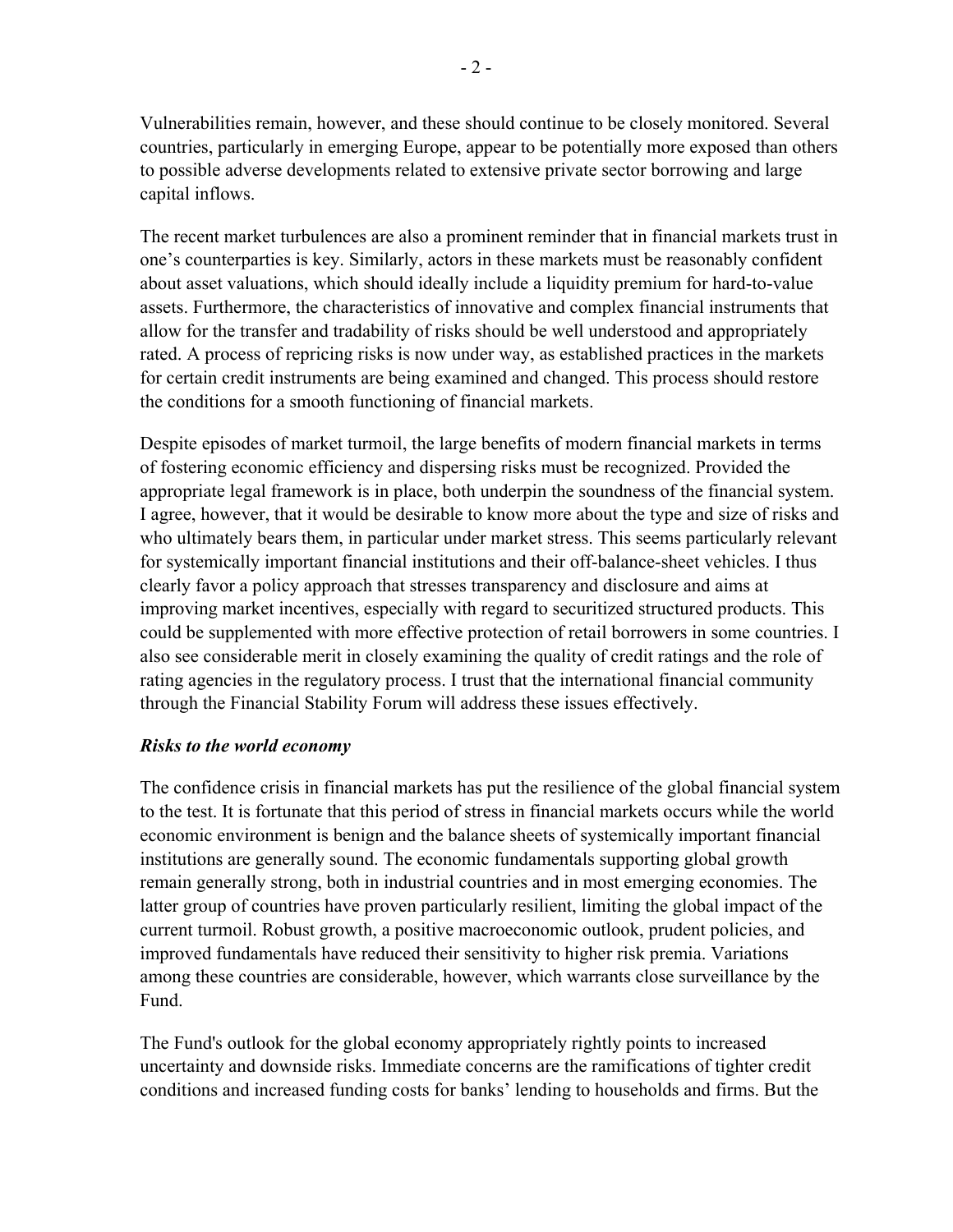main uncertainties relate to the spillover effects within the U.S. economy and the effects of a significant slowdown in U.S. demand on the rest of the world; the repercussions on the real economy are thus uncertain at the present juncture and it is unclear how prolonged this impact will be. Finally, the persistence of global imbalances remains an important risk factor.

As a result of these developments, the task of central banks has become more difficult. Although inflation has remained moderate and inflation expectations are low and stable, there is upward pressure from higher food and commodity prices, which is a particular problem for developing and transition countries, including in Central Asia. Moreover, in several countries low real interest rates suggest that the monetary policy stance might still be tightened. In these cases, an envisaged monetary policy tightening must consider the risk of financial market conditions deteriorating further.

#### **III. Policies and Governance Reforms**

#### *Strengthening the surveillance framework*

The adoption of the *2007 Decision on Surveillance over Members' Policies* by the Executive Board in June of this year was key to aligning with best practice the guidance provided to the Fund and members on exchange rate and domestic policies. I particularly welcome the clarification achieved on the scope and modalities of bilateral surveillance. In its consultations with members, the Fund needs to focus on its core competences in fiscal, monetary, exchange rate, and financial sector policies. In conducting this cooperative dialogue, the Fund must also continue to be evenhanded, candid, and pay due regard to country circumstances. While an assessment of exchange rate policies is indispensable as a surveillance tool, it is appropriate that the new Decision clearly acknowledges the uncertainties related to the assessment of exchange rate misalignment, requiring considerable judgment in each case. I believe that the 2007 Decision is crucial to making Fund surveillance more effective.

It is desirable to give surveillance a medium-term orientation. I am thus pleased that the Executive Board has also reached a broad agreement principle on a *Statement of Surveillance Priorities,* which will contain Fund-wide priority objectives, drawn from both bilateral and multilateral surveillance. The statement should highlight themes of joint interest and reflect the Fund's pursuit of its multilateral role. It also has the potential to be a useful tool for communicating with members, other stakeholders, and the broad public. The statement will thus provide a clearer benchmark against which the effectiveness of surveillance is assessed. While the Board should be in charge of setting the surveillance priorities, I consider that the importance of the statement warrants its endorsement by the IMFC. I am looking forward to a first statement on priorities in the context of the 2008 Triennial Surveillance Review.

Regarding multilateral surveillance, I welcome the Board's discussion of the first round of *multilateral consultations*. The first of these consultations – on global imbalances – has provided a constructive forum for dialogue and yielded valuable insights, including on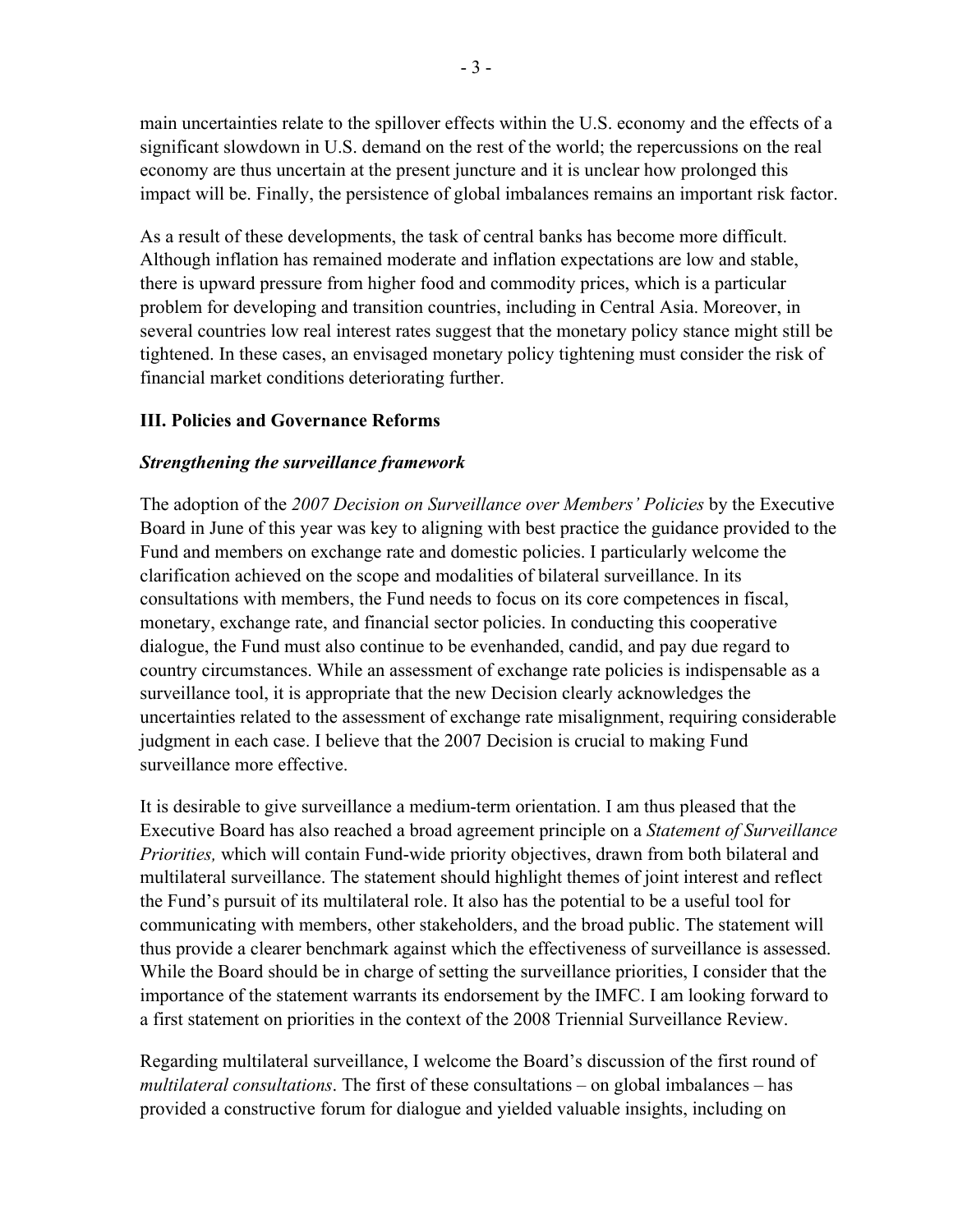participants' differences of views. However, drawing on the experience with this first round, I believe that the role of the Executive Board in the process needs to be enhanced. Recommendations should be consistent with those given in the context of the traditional surveillance procedures. An appropriate way remains to be found for monitoring implementation efforts by participants. A second round of multilateral consultations should focus on financial stability issues. The scope of these consultations must be adequately delineated beforehand.

The recent financial market developments have highlighted market imperfections that call for further work by the international community on the underpinnings of the financial system. National authorities, international bodies, and market participants should contribute to optimizing the regulatory frameworks in order to better manage these risks and enhance systemic stability. In this respect and with its comprehensive surveillance framework, the Fund can and must play an essential part. By integrating traditional macroeconomic and financial sector assessments and exploring their complex linkages, the Fund can provide new insights that are bound to push the frontier of good policy-making outward.

## *Ensuring financial soundness of the Fund*

In January of this year, the Committee of Eminent Persons delivered recommendations on a *new income model* for the Fund that address the shortcomings of the current arrangement well. Taken together, the proposed measures would diversify the risk to the Fund's income. To finance its activities in a sustainable manner, the Fund's income sources should be appropriately linked to its various activities. This would also ensure an adequate burden sharing among the membership. As to the different income sources within this package, I support the limited sale of gold to set up an endowment, given that these sales would be strictly limited to the amount acquired since the Second Amendment. While I generally agree to using quota resources for investment, my preference would be that the Articles of Agreement specify an upper limit as to the share of quota that can be used for investment. The investment mandate should be broadened to optimize potential revenue within a predefined investment strategy. As a matter of principle, but also given income realities, the Fund should be reimbursed for the expenses incurred from administering the PRGF-ESF Trust.

Given the current revenue shortfall and the further deteriorating budget outlook over the medium-term, there is an urgency to address the Fund's financial situation in a comprehensive way. Drawing down reserves is neither a viable nor a prudent medium-term policy. Further measures to control *expenditure* and *increase cost efficiency*, independently of a new income model, are thus called for. While I welcome the administrative real expenditure reductions already planned in, the medium-term budget will have to be more ambitious, reflecting that the core mandate of the Fund lies in the realm of macroeconomic and financial stability.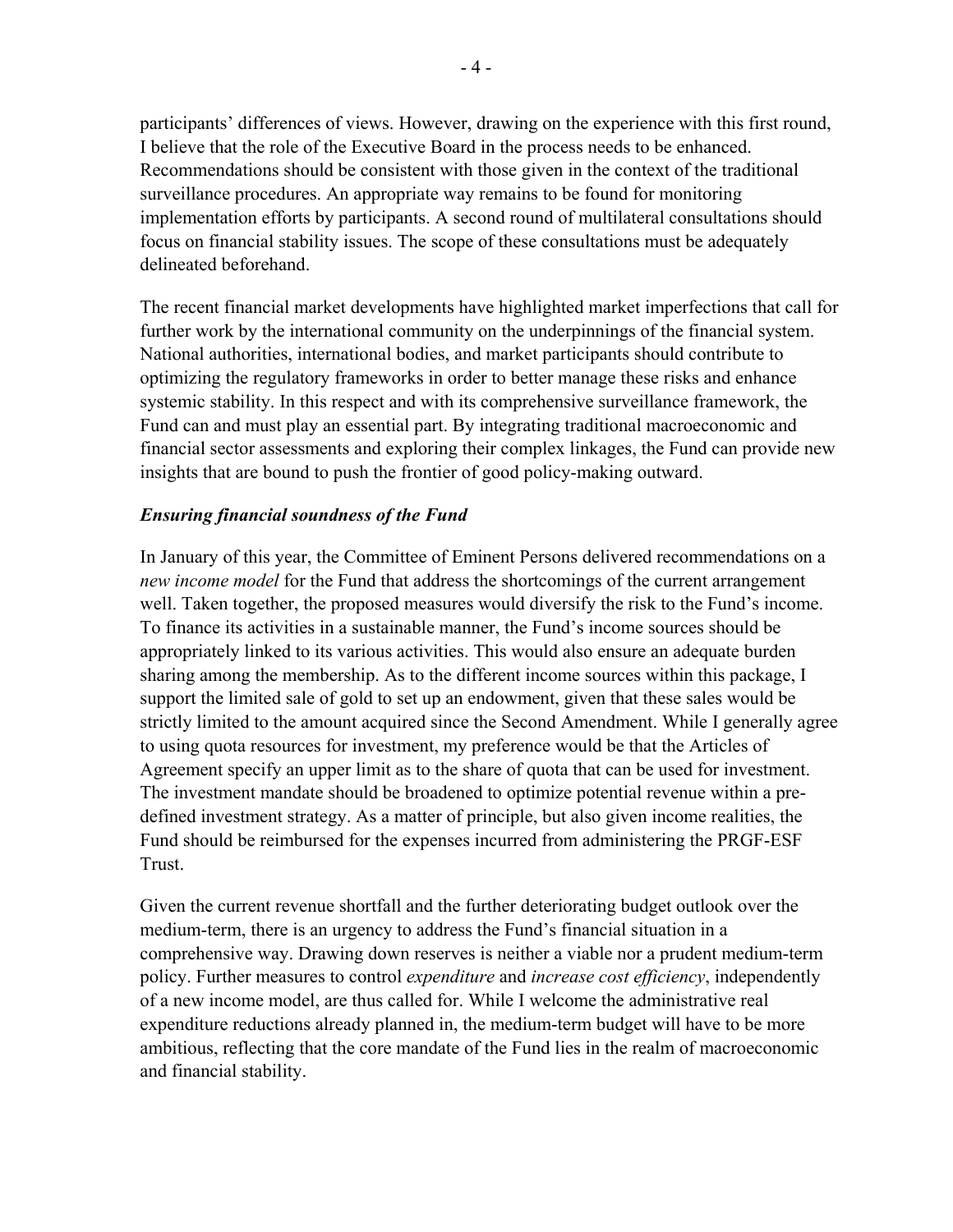Substantial discussions on implementing the Governors' Resolution on Quota and Voice Reform have taken place and some common ground among members is emerging. But the timeline remains ambitious. I hope that a necessary broad consensus on the elements of reform, including a revised quota formula, an increase in basic votes, and the size of the second-round ad-hoc quota increase, can be found. I will support a balanced and comprehensive agreement that meets the principles and objectives laid down in Singapore last year.

The new quota formula must mirror the mandate of the Fund as a monetary institution with global financial stability as its core mission. It should have a sound economic basis and be based on comparable and robust country data in order to stand the test of time. A member's quota has to duly reflect its economic and financial importance in the global system and its contribution to the stability of this system. This includes the ability to provide financing to the Fund as well as to international initiatives more generally. *GDP* at market exchange rates is the appropriate measure to accurately reflect members' size in the context of the Fund's mandate. It reflects prices as used in international transactions. Equally crucial for a durable and principle-based new formula is the dimension of *financial openness*. It is clearly relevant in terms of the Fund's mission and objectives. The formula should, therefore, include a measure of financial openness (such as the International Investment Position, IIP) so as to modernize the traditional openness variable. Since a significantly higher weight for GDP will largely benefit the quota shares of large members, I strongly support the inclusion of a meaningful *compression* factor in the formula. This would redistribute quota shares to developing countries in a transparent way, thereby enhancing their voice.

The second round ad-hoc quota increase will further align members' quotas to their relative positions in the world economy. It should rely on the new formula and should ensure that members are equally treated. Therefore, the quota increase should serve to proportionately reduce the difference between calculated and actual quota shares for all underrepresented members. Given abundant Fund liquidity, the size of the increase should be limited. Beyond this, I am not convinced of the application of an additional filter as a way of selecting further members eligible for quota allocations. While I acknowledge that this could be an element in a comprehensive agreement for a second-round increase, it would be problematic as a rule for future quota increases. Additional political objectives could always be achieved with discretionary ad-hoc quota increases. Future quota increases in the context of general reviews should, however, primarily be determined by the Fund's need for liquidity. Enhancing the voice of smaller members in the Fund can effectively be achieved by an increase in basic votes. In this context, I support at least a doubling of basic votes as well as the mechanism to keep this higher share of basis votes constant in the future.